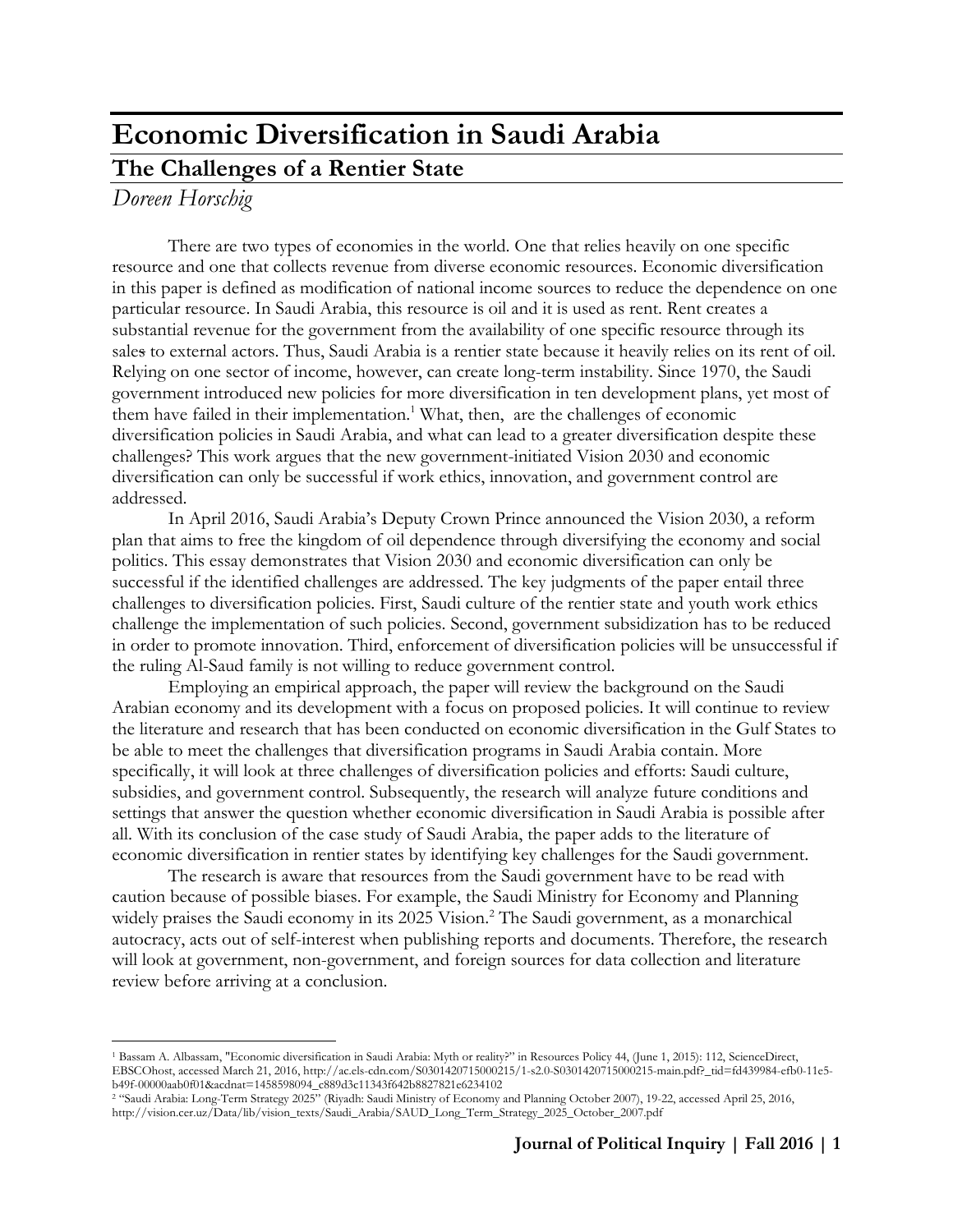An answer to the long-discussed question of when and whether the world will eventually run out of oil is not addressed in the paper. The work addresses the challenges of economic diversification and is not an approach to science. Several scientific research publications and scholars have concluded that oil is a limited resource.<sup>3, 4</sup> Therefore, the paper will assume that oil-based economies must consider different sources of income for a sustainable future.

# **BACKGROUND ON SAUDI ARABIA: ECONOMY, POLICIES, AND DIVERSIFICATION ATTEMPTS**

Saudi Arabia is one of the largest oil producer in the world.<sup>5</sup> Its economy is driven by wealth from oil resources and "the kingdom depends largely on oil as a major source of income."<sup>6</sup> After 15 years of surpluses, 2014 was the first year to report a deficit for the country. The government recognized already in 1998 that the country could not rely entirely on revenue allocated through the state and announced political changes, such as raising gasoline prices for consumers, increasing prices for government services, and reducing farm subsidies.<sup>7</sup>-According to Bernard Haykel et al.<sup>8</sup>, however, "the Saudis did not follow through on these rumored political changes."<sup>9</sup> The attempt to alternate the oil revenue and government spending was not effective before the 21st century.

Another effort to diversify revenue and economy was made on April 25, 2016. Mohammed bin Salman announced the program of diversification efforts: Saudi Vision 2030.<sup>10</sup> The plan includes improved structural reform, transparency, and a package of economic and social policies.<sup>11</sup> An education reform seems to be missing. The question is whether the vision can meet international expectations of reforming the economy. For the purpose of the study, this paper will consider the policies of a former publication for analysis: Saudi Arabia's Long-Term Strategy 2025 (LTS 2025). The Vision 2030 was published in the summer of 2016 and does not provide enough data on its implementation. The paper assumes that the concluded challenges of the 2025 vision will be similar for the 2030 vision.

With the release of the vision for 2025, Saudi Arabia took several approaches to diversify its economy and introduced policies to do so. The new plan focuses on "job creation, poverty alleviation, diversification and balanced regional development."<sup>12</sup> The second pillar of the plan introduces 80 policies to implement the goals. For example, the improvement of infrastructure through public-funded projects, incentives for Saudi investors to turn to domestic instead of foreign sectors, the strengthening of the private sector and its responsibility, and the appointment of a Supreme Economic Council to create a regulatory framework for the private sector.<sup>13</sup> As a result of the policies, the Saudi Arabian Monetary Agency reports that manufacturing industries, construction

<sup>9</sup> Bernard Haykel et al., *Saudi Arabia in Transition*, 26.

<sup>3</sup> Callen, Tim, Reda Cherif, Fuad Hasanov, Amgad Hegazy, and Padamja Khandelwal, "Economic Diversification in the GCC: Past, Present, and Future," International Monetary Fund: IMF Staff Discussion Note (December 2014), accessed March 21, 2016, 4.

https://www.imf.org/external/pubs/ft/sdn/2014/sdn1412.pdf.

<sup>4</sup> Martin Havidt, "Economic diversification in GCC countries: Past record and future trends," In The London School of Economics and Political Science (2013, January), 1, accessed April 27, 2016,

http://www.lse.ac.uk/middleEastCentre/kuwait/documents/Economic-diversification-in-the-GCC-countries.pdf

<sup>5</sup> Bernard Haykel, Thomas Hegghammer, and Stéphane Lacroix, eds, *Saudi Arabia in Transition*: *Insights on Social, Political, Economic and Religious Change*  (New York: Cambridge University Press, 2015), 0.

<sup>6</sup> "Kingdom of Saudi Arabia: Fifty-First Annual Report,"(Riyadh: Saudi Arabian Monetary

Agency, 2015), 25, accessed March 21, 2016, http://www.sama.gov.sa/en-US/EconomicReports/AnnualReport/5600\_R\_Annual\_En\_51\_Apx.pdf <sup>7</sup> Bernard Haykel et al., *Saudi Arabia in Transition*, 26.

<sup>8</sup> Bernhard Haykel, professor of Near Eastern Studies at Princeton University, Thomas Hegghammer, senior research fellow at the Norwegian Defence Research Establishment, and Stéphane Lacroix, associate professor of political science at Sciences Po, Paris.

<sup>10</sup> *Vision 2030*, Kingdom of Saudi Arabia, 2016, accessed October 22, 2016[. http://vision2030.gov.sa/en](http://vision2030.gov.sa/en)

<sup>&</sup>lt;sup>11</sup> Celine Aswad, Andrew Torchia, and Karin Strohecker, "Analyst view: Saudi Arabia's Vision 2030 reform plan," (Dubai/ London: Reuters, April 25, 2016), accessed April 25, 2016, http://www.reuters.com/article/us-saudi-plan-reaction-idUSKCN0XM1FX

<sup>12</sup> "Saudi Arabia: Long-Term Strategy 2025" 3.

<sup>13</sup> Ibid.31.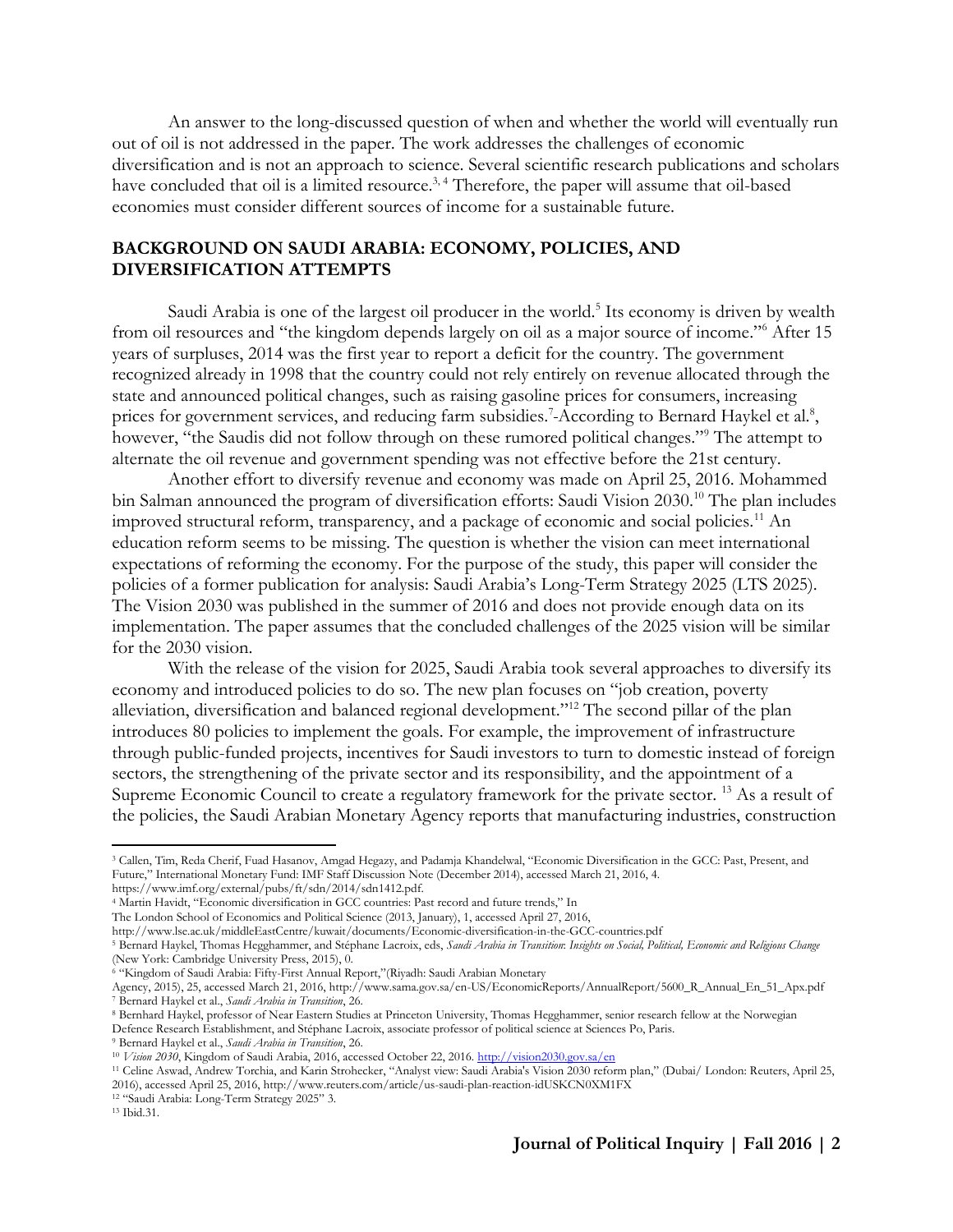and building, transport, storage, and communication, wholesale, retail trade, restaurants, personal, social services, finance, insurance, real estate, agriculture, and mining activities grew in 2014.<sup>14</sup>

Following the diversification approaches and policies, the King Abdullah University of Science and Technology (KAUST) opened, signaling a step towards new areas of skilled education besides the oil production field. Furthermore, KAUST is a symbol for the history of intellectual achievements and richness of research in Islam.<sup>15</sup> This drive towards new achievements and contributions to the field of medicine and mathematics seems to be forgotten in the height of oil wealth. The university also marks a contribution to diversification because it allows men and women together in one classroom.<sup>16</sup> In conservative Saudi Arabia, this is a central message of a step towards modernization. Additionally, the school is an exemplar for diversification because it is derived from the limited King Fahd University of Petroleum and Minerals (KFUPM),<sup>17</sup> which solely focused on education in engineering and training for the oil sector. In conclusion, the government has introduced numerous policies and ideas to diversify its economy.

#### **LITERATURE REVIEW**

The future of the Saudi Arabian economy has been a widely discussed topic, research results ranging from a chaotic revolution through disappointed youth rebels to a continued status quo that is unlikely to change. In his work "Saudi Arabia's Economic Time Bomb," Luay Al-Khatteeb, the founder and director of the Iraq Energy Institute and former resident at the Brookings Doha Center, sees a continuation of an oil based economy with skepticism for the country.<sup>18</sup> Pauline Jones Luong and Erika Weinthal, on the other hand, portray a more positive outlook on Saudi future, describing the numerous benefits of an oil economy. The Saudi government itself continues to publish positive reports on their visions of economic diversification, yet implement the policies rather unsuccessfully.

Martin Hvidt<sup>19</sup> uses the term *Dubai-model* to define economic development that integrates free trade, market liberalism, economic openness (a market-economy (mostly) free from trade barriers), pro-business, and pro-globalization.<sup>20</sup> He argues that, unlike the assumptions of many scholars, other Gulf States –including Saudi Arabia– have not yet replaced their allocation models with the *Dubai-model*.<sup>21</sup> An allocation model describes how a state distribute resources, goods, and products. He does conclude, however, that that process has been initiated and may lead to an adoption in the future.<sup>22</sup> Scholars have suggested increasingly that Saudi Arabia will have to redefine its economic model to continue its economic development.

For example, Al-Khatteeb gives an outlook of the drawbacks for the country if it does not adjust its economy and fails to review its budget. He argues that Saudi Arabia has to increase public and private sector cooperation to integrate the youth into the workforce and address the lack of

<sup>14</sup> "Kingdom of Saudi Arabia: Fifty-First Annual Report," Saudi Arabian Monetary Agency, 23 and 25.

<sup>15</sup> Bernard Haykel et al., *Saudi Arabia in Transition*, 31.

<sup>16</sup> Ibid. 33.  $17$  Ibid.

<sup>18</sup> Luay Al-Khatteeb, "Saudi Arabia's economic time bomb," The Brookings Institution,

<sup>(</sup>December 30, 2015), accessed March 19, 2016, http://www.brookings.edu/research/opinions/2015/12/30-saudi-arabia-economic-time-bombalkhatteeb

<sup>&</sup>lt;sup>19</sup> Dr. Martin Hvidt currently teaches at Zayed University in Dubai and received his PhD from Colorado State University. His research focus is economic and social development of Arab Gulf countries.

<sup>20</sup> Martin Hvidt, "Economic and Institutional Reforms in the Arab Gulf Countries," *Middle East Journal* 65, no. 1 (Winter2011 2011), 85, accessed April 12, 2016, http://eds.a.ebscohost.com/eds/pdfviewer/pdfviewer?sid=15612ebe-8312-47d1-a685-

<sup>7</sup>b64b5ac4568%40sessionmgr4002&vid=2&hid=4213

<sup>21</sup> Hvidt, "Economic and Institutional Reforms," 102.

<sup>22</sup> Ibid.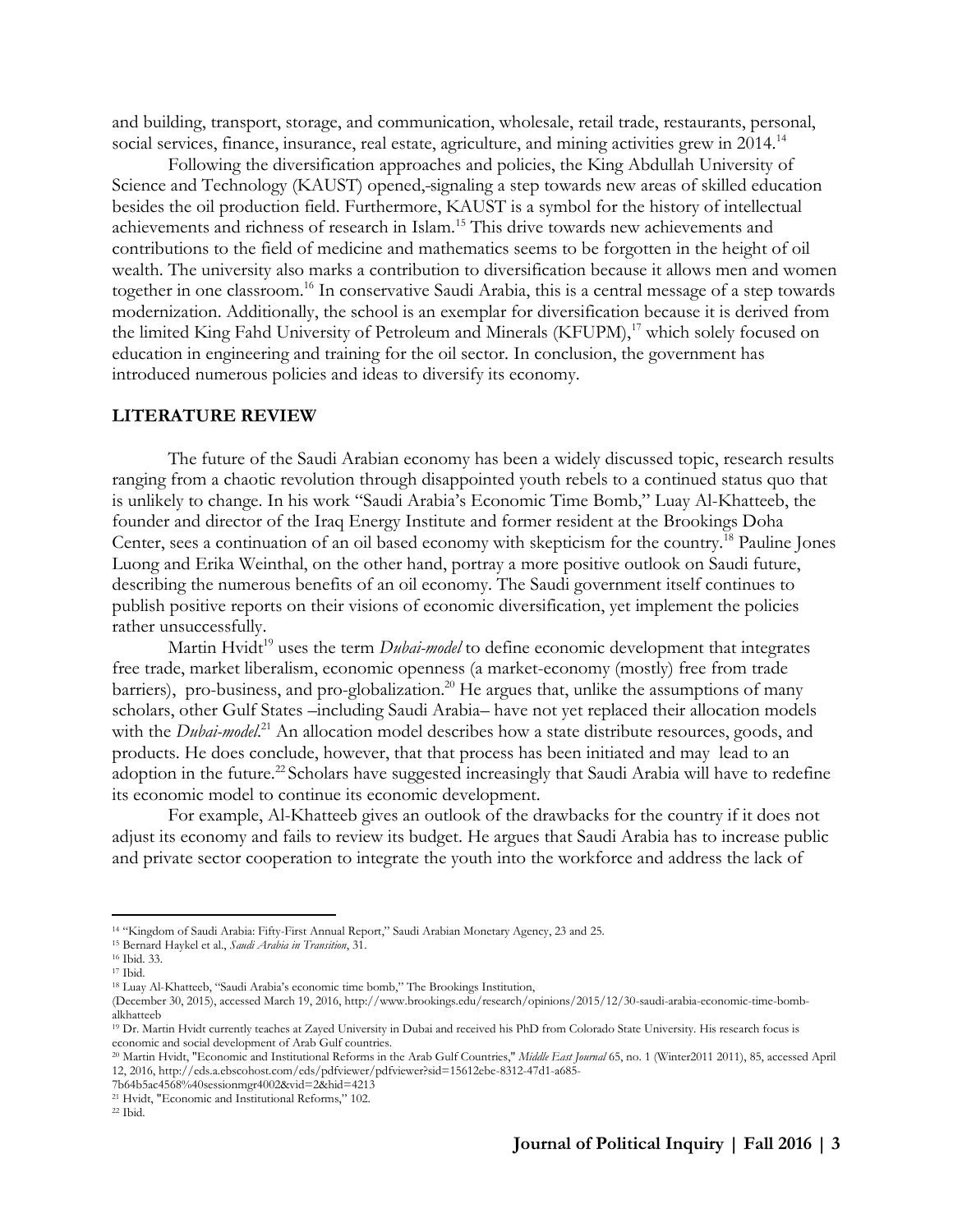education and training, otherwise the *economic time bomb* will cause severe damage.<sup>23</sup> One major drawback of the current economy that Al-Khatteeb points out is the possible radicalization of the youth.<sup>24</sup> Saudi Arabia's youth unemployment rate is extremely high and can pose a great challenge to the country in the future. Young people –especially men– are generally tempted to join a grouping or organization where they follow a common purpose and feel appreciated. Hence, Al-Khatteeb's suggested radicalization can take place.

Several other scholars capture another factor of the Saudi youth's mindset towards work: the lack of incentives and motivation to perform blue-collar work looked down upon as immigrant and foreigner work. Abdullah Abdul Elah Ali Sallam, Murray Hunte,and Ann T. Jordan evince this lack work ethic of the youth.<sup>25, 26</sup> They adhere to the idea that a majority of the Saudi youth do not show an interest in education or work opportunities.

The International Monetary Fund (IMF) and some staff members take a more theoretical approach by comparing successful economic diversification and its application to member states of the Gulf Cooperation Council (GCC). In 2014, the fund points to three benefits GCCs can have from a transformed economy: reduced exposure to an uncertain international market, provide jobs in the private sector for unemployed nationals, and create sustainable growth and productivity.<sup>27</sup> If Saudi Arabia implements its policies, it could experience those benefits.

Literature on the rentier state and its economy has been of diverse opinions, arguments, and recommendations. What makes this work new and necessary are the specific challenges that economic diversification in Saudi Arabia faces. Previous literature has put an emphasis on the value and return of investment of oil. This work looks at factors other than simply the revenue of oil but incentives that are characterized by the uniqueness of Saudi Arabia and that impact challenges significantly.

### **CHALLENGE ONE: SAUDI CULTURE, RENTIERISM, AND WORK ETHIC**

Rentierism is deep-rooted in Saudi Arabian economy, culture, and government structures, making change unlikely over the next decades. As Hvidt states, "rolling back 30 to 50 years of Rentierism is not a process that can be accomplished easily or hastily."<sup>28</sup> The economic boom of the rentier state resulted in a governance by the Al-Saud family that exercised strict authoritarian rule in all aspects of life. The oil resources and revenues had lasting economic, social, and political effects. They are at the core of the state's existence and, thus, will be difficult to change.

Being a rentier state does not only imply the collection of rent, economic benefits for the government, and reallocation of the wealth to the people; it is also "a continuation of centuries-old cultural behavior common in Arabia."<sup>29</sup> Being a citizen of the rentier state and benefiting from collected revenue is part of the culture, identity, and tradition of Saudi nationals. Therefore, Saudis, especially young Saudis that did not know a Saudi Arabia before the oil, might not welcome a change in economic revenue and alternate job opportunities.

The younger third and fourth generations of Saudis were born after the oil boom, but lived with the privileges of a wealthy oil state. These generations mostly identify themselves with the

<sup>23</sup> Luay Al-Khatteeb, "Saudi Arabia's economic time bomb."

 $24$  Ibid.

<sup>25</sup> Abdullah Abdul Elah Ali Sallam and Murray Hunter 2013, "Where is Saudi Arabian Society Heading?" Contemporary Readings in Law & Social Justice, vol. 5, no. 2, 145, accessed March 19, 2016. http://ezproxy.library.nyu.edu:2240/eds/detail/detail?vid=21&sid=6f1e30ce-fd58-484f-b5beceae22ca2bdb%40sessionmgr113&hid=120&bdata=JnNpdGU9ZWRzLWxpdmU%3d#AN=93326096&db=lgs

<sup>&</sup>lt;sup>26</sup> Ann T. Jordan, *The Making of a Modern Kingdom: Globalization and Change in Saudi Arabia*, Long Grove: Waveland Press, 2011, 24.

<sup>&</sup>lt;sup>27</sup> Callen, Tim et al., "Economic Diversification in the GCC: Past, Present, and Future," 10.

<sup>28</sup> Hvidt, "Economic and Institutional Reforms in the Arab Gulf Countries," 102.

<sup>29</sup> Jordan, *The Making of a Modern Kingdom,*24.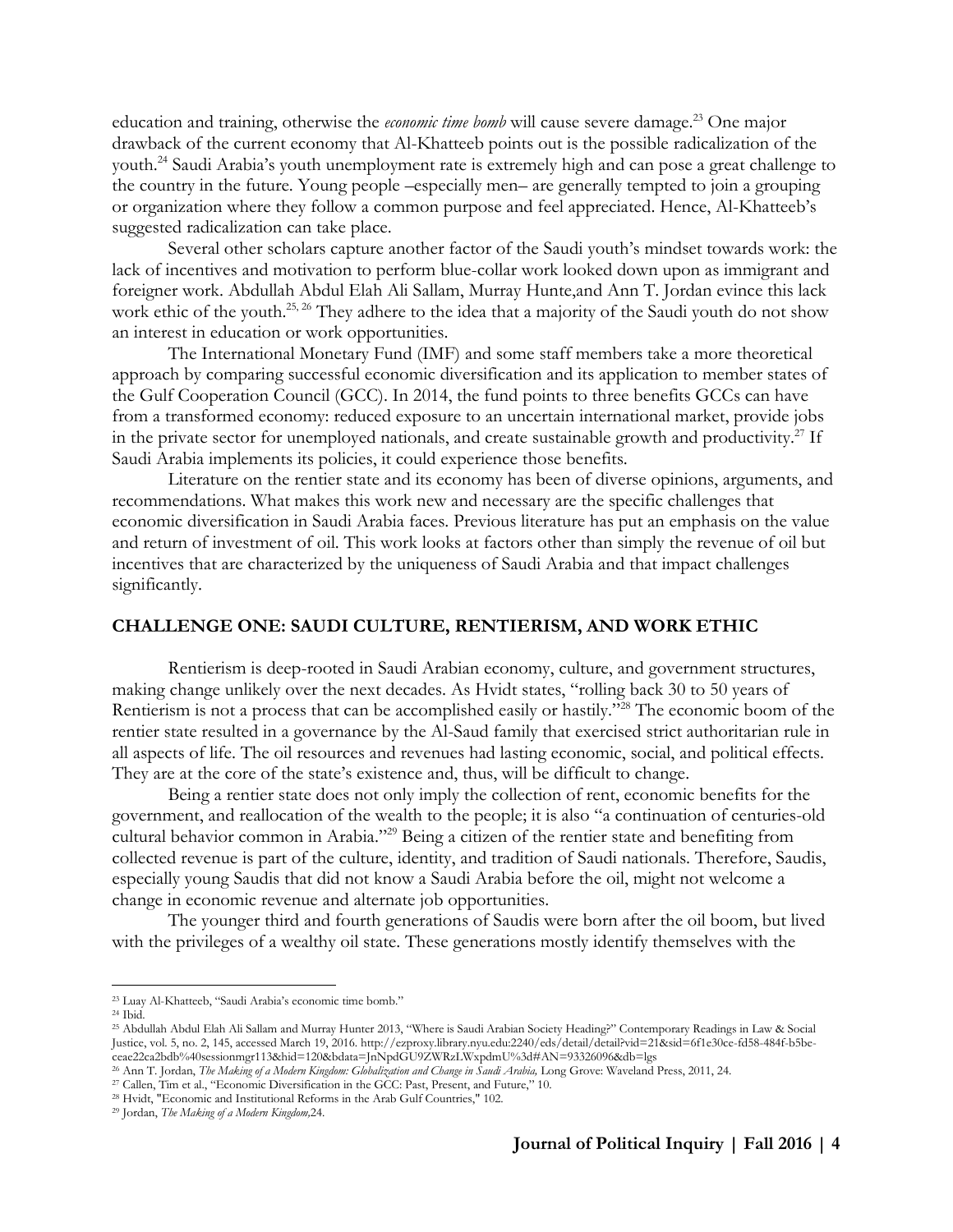stability of family, religion, and nation.<sup>30</sup> This implies that their major interests do not lay in the participation in an economic diversification and *Saudization-*the process of replacing foreign workers with Saudi experts in the private sector. The young generations expect the oil benefits and job provision from the government to continue. Additionally, "the pay is typically higher for government jobs than it is for comparable private sector jobs to making Saudi citizen less interested in the latter and most available jobs are in the private sector."<sup>31</sup> Therefore, the incentives for Saudis to participate in the idea of *Saudization* in the private sector do not reflect culture or interests. Many jobs that foreigners hold –and that Saudis are supposed to replace– are in highly skilled science and engineering sectors, yet only eight percent of Saudi graduates specialize in those fields.<sup>32</sup>

This lack of skilled labor implies another challenge to *Saudization* rooted in Saudi culture. The numerous efforts of the government to provide more education opportunities do not work efficiently if young Saudis are not willing to participate. A center that seeks to train electricians reports that "most of the young Saudis appear too sullen and lethargic to want to learn...[and] appear to be interested only in the government stipend they receive for showing up."<sup>33</sup> The challenge does not seem to be the actual proposed policies with *Saudization*, but the cultural mindset of young Saudis towards education and work.

One of the policies that the government introduced is the implementation of a selected minimum wage.<sup>34</sup> Yet, even if a minimum wage will be passed, would Saudi nationals or foreigners end up working these jobs? Generally, minimum wage jobs do not have a good reputation and are usually in low-skilled sectors. The Saudi mindset would reject the idea of working in these sectors because "the youth are uninterested in the menial jobs now performed in [Kingdom of Saudi Arabia] by foreigners."<sup>35</sup> For the purpose of this paper, minimum wage jobs can be defined as *menial jobs*. Saudi culture and youth mindset are hurdles to this particular policy.

Another proposed policy is the expansion of the tourism sector. The Vision 2025 aims for an increase in the "provision of tourism education and training facilities and programmes."<sup>36</sup> This policy faces a similar resistance of Saudi culture. Young Saudis are "traditional in their views and lifestyle" and generally "not pushing for radical political reforms."<sup>37</sup> An attempt to employ them in the tourism sector is likely to fail. First, it is rather untraditional to be educated and employed in tourism in order to serve foreigners in their leisure needs. This is contradictory to the pride with which Saudis praise themselves. Second, intensified education would require more funds in this sector and thus call for cuts or reforms in other sectors. Saudi nationals, however, do not seem keen to participate in political and economic reforms.

The disinterest and fear of change exhibits a challenge to the majority of policies and hopes of diversifying, because "change is seen by many [citizen] to be a threat to Saudi culture."<sup>38</sup> The roots of culture, Rentierism, and Islam create a general antipathy towards radical economic change. As long as this challenge is not addressed, diversification policies and *Saudization* will be difficult to implement. Since Saudi Arabia is a divided country, however, a portion of the country is indeed dissatisfied with the status quo<sup>39</sup> and would welcome change. Yet, the majority of dissatisfied

<sup>30</sup> Jordan, *The Making of a Modern Kingdom,* 125.

<sup>31</sup> Ibid. 79.

<sup>32</sup> Ibid. 90.

<sup>33</sup> Karen Elliott House, *On Saudi Arabia: Its People, Past, Religion, Fault Lines - and Future*, (New York: Vintage Books, 2012), 170.

<sup>34</sup> "Saudi Arabia: Long-Term Strategy 2025," 39.

<sup>35</sup> Jordan, *The Making of a Modern Kingdom,*169.

<sup>36</sup> "Saudi Arabia: Long-Term Strategy 2025," 38.

<sup>37</sup> Ali Sallam et al., "Where is Saudi Arabian Society heading?" 145-152.

<sup>38</sup> Ibid.149.

<sup>39</sup> House, *On Saudi Arabia Future*,122.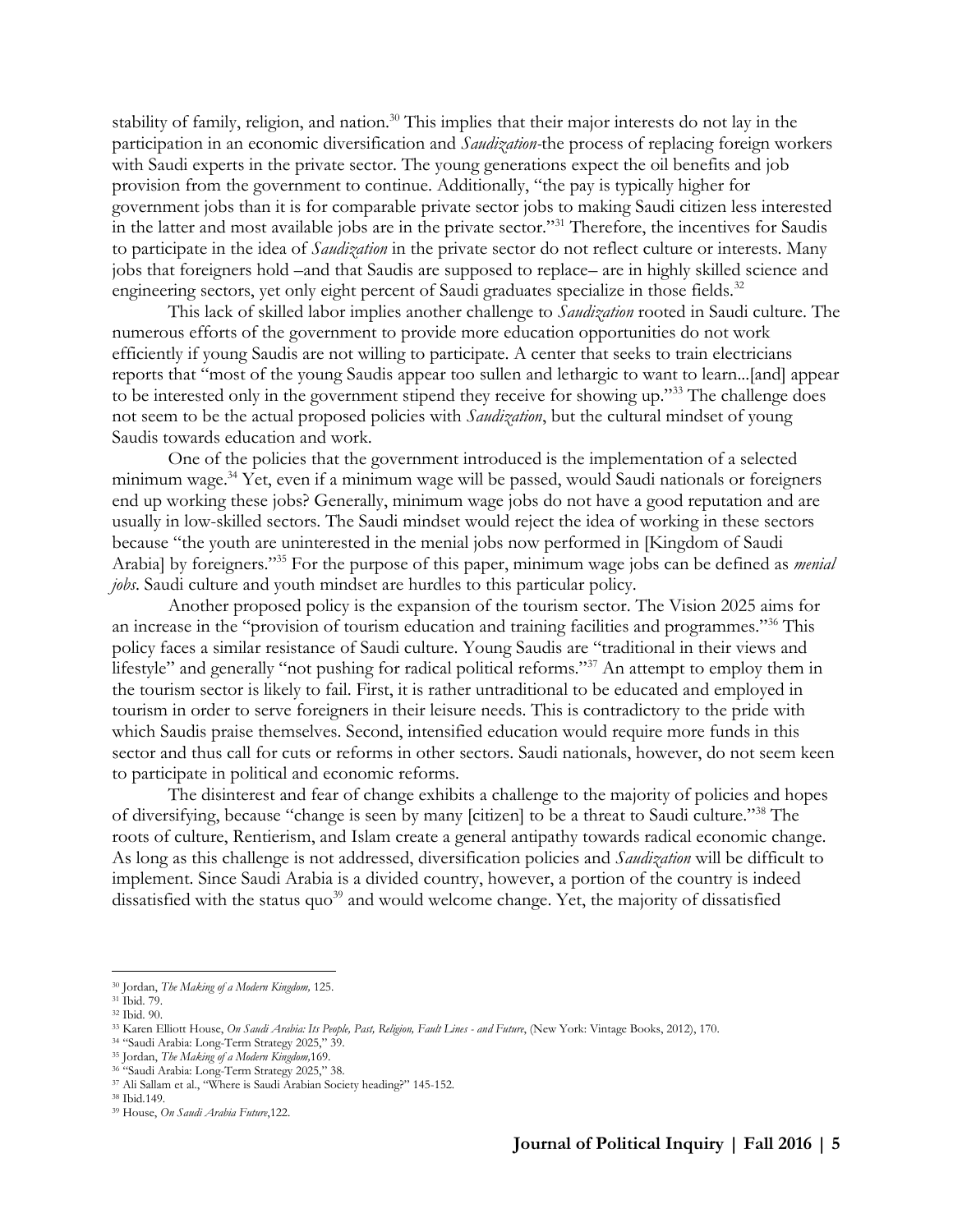citizens leave the country to get an education abroad, returning with their degrees<sup> $40$ </sup>, avoiding the lack of education opportunities, and, thus, engagement in reforms.

#### **CHALLENGE TWO: SUBSIDIES AND INCENTIVES FOR INNOVATION**

The efficiency of the Saudi economy relies heavily on government subsidies. To diversify the economy, the government has to reallocate money given to businesses in the oil sector. Bassam Albassam stated that government support is mostly granted to industries that are dependent on  $\delta u^{\dagger 1}$ and Al-Khatteeb estimated that "annual subsidies on oil and gas are costing the Kingdom around \$61 billion and nearly \$10 billion for electricity and water."<sup>42</sup> Reducing subsidies, however, could affect the stability of the economy negatively due to the backfiring frustration of receiving companies and people (specifically the many wealthy members of the widespread Al Saud family).

The subsidies to the public sector hinder a creative and innovative Saudi workforce. According to the IMF, "the continued availability of public sector jobs discourages nationals from pursuing entrepreneurship and private sector employment."<sup>43</sup> The incentives for Saudi nationals to create their own self-reliable private businesses to compete with the local and international market are missing. Although, the government has invested in the education system, young graduates are drawn into the already existing system because it provides financial stability, assurance of employment, and benefits. Creating one's own business or joining unsubsidized private businesses might not be as rewarding or secure.

Furthermore, the three of the largest private companies-the Saudi Electricity Corporation (SEC); the Saudi Telecommunications Corporation (STC); and the Saudi Basic Industries Corporation (SABIC), are majority-owned by the government and receive heavy subsidies.<sup>44</sup> If the government owns their shares, what incentives for diversification remain? The companies experience more economic security through involvement of the government. That is because they owe their production –through contracts and orders of foreign investment– to the government.<sup>45</sup> To diversify production and employment and invest in innovation, research, and development, the private companies need more competition and fewer subsidies. The subsidized economy can only be transformed if the government allows "a more competitive industrial base to develop that leverages both foreign technology and investment."<sup>46</sup> For now, the definition of Saudi private enterprises is not so private after all because of subsidization.

# **CHALLENGE THREE: GOVERNMENT CONTROL AND LACK OF POLICY IMPLEMENTATION**

A third challenge is the resistance by the ruling Al-Saud family to change the economic approach with its current stability through oil revenue. Simply put, the incentives of intensified diversification are missing for state officials. The regime holds an "almost unique degree of power over society and lead to a very high degree of material dependence."<sup>47</sup> This power derives from the oil wealth and natural resources. Through its tight control, the regime also has autonomy over the

<sup>40</sup> House, *On Saudi Arabia Future*,175.

<sup>41</sup>Albassam, "Economic diversification in Saudi Arabia," 112.

<sup>42</sup> Luay Al-Khatteeb, "Saudi Arabia's economic time bomb."

<sup>43</sup> Callen, Tim et al., "Economic Diversification in the GCC: Past, Present, and Future," 4.

<sup>44</sup> "Saudi Arabia: Long-Term Strategy 2025" 32.

<sup>45</sup> House, *On Saudi Arabia, 163.*

<sup>46</sup> Ibid. 164*.*

<sup>47</sup> Bernard Haykel et al., *Saudi Arabia in Transition*, 98.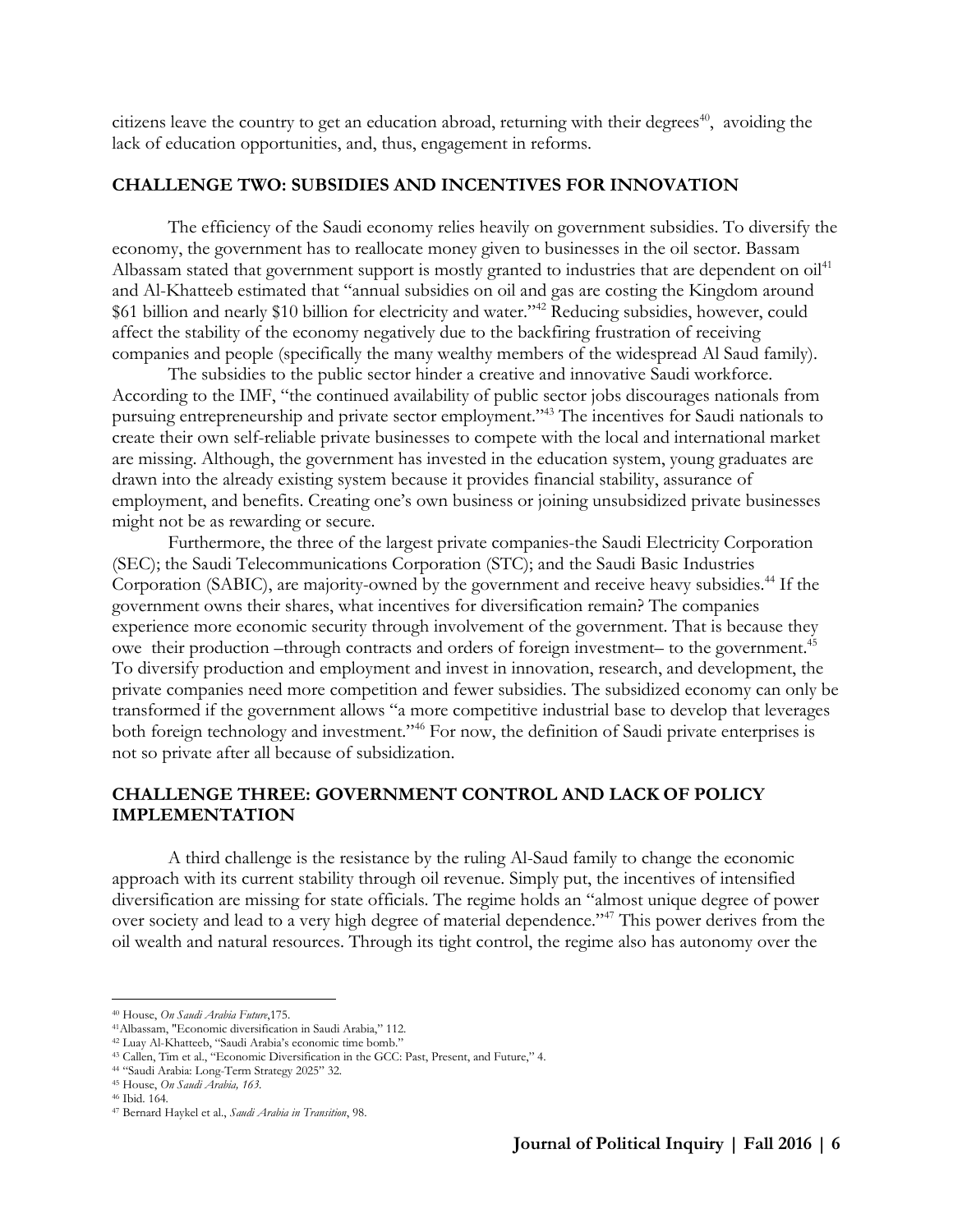local economy. In 2008, the government employed 900,000 Saudis, the private sector only 830,000.<sup>48</sup> If the regime would implement more policies of economic diversification, the private sector would expand and become more self-reliant. This, however, would mean the regime loses a great portion of control since employment distribution would change. Would the government welcome a shift from public to private sector employment that would result in a decrease in dependence, and thus control? As mentioned in the background section, the government appointed the Supreme Economic Council to regulate diversification, yet the council acts on behalf of the government, assuring its continued control.

The rentier state has not, of yet, seen a fiscal crisis. Haykel et al. argue that the state was able to avoid a crisis because of "its reserves, its ability to tap domestic wealth through the banking system, and its unique role of being able to affect global oil prices by its own decisions."<sup>49</sup> These three powerful tools have provided the government with the ability to continue to provide wealth and to avoid an expansion of economic diversification.

Another tool that confirmed the consistent path of the government is the reliability of foreign investors in the Saudi oil market. Even when prices decrease and instability seems to increase, investors are interested in the Saudi market. Haykel et al. point to the fact that "investors are attracted by instability, because their return on investment will be potentially much greater...rigid demand and supply becomes amplified and attracts ever more financial investment."<sup>50</sup> Therefore, the government does not need to react instantly to an unstable economy with new diversification policies. There seems to be a lack of interest in substantial economic reforms due to efficient investment.

The government admits that speed and content of a reform have not been implemented yet.<sup>51</sup> This exemplifies that the government does not want a rapid change, though it recognizes the need for reform. The Al-Saud family members find themselves in a dilemma between diversifying the economy in order to continue growth and stability, yet they do not want to lose the ability to determine regulations and ownership. In the strategy for 2025, the government acknowledges that conversion of policies and ideas into implementation often failed.<sup>52</sup>

The same control and failed implementation is exemplified by the formulation and word choice of suggested policies in the government Vision 2025. One of the 80 policies proposes to "consider privatization of Aramco<sup>53</sup> and divestiture of parts of it in the long run."<sup>54</sup> The word choice of "consider*"* clearly dismisses an actual interest in more privatization and less government control. In addition, another policy states to "speed up privatisation process."<sup>55</sup> This is a vague statement that would need much more detail for successful enforcement. What process is described and how will the government go about a faster rate? Essential details on specific actions are missing. It seems like the policies are simply proposed but will be unlikely to be seriously implemented.

This is the case because the government is aware that it will reduce its sphere of influence and open up the political system if policies are successfully implemented. Policies that educate and encourage the population "to depend more on its own initiative and less on the government risks unleash [ing] forces that the regime fears it may not able to contain."<sup>56</sup> The dilemma of the Saudi government is apparent. It can follow through with the enforcement of proposed policies and lose

 $\overline{a}$ 

<sup>54</sup> "Saudi Arabia: Long-Term Strategy 2025" 39.

<sup>48</sup> Bernard Haykel et al., *Saudi Arabia in Transition*, 101.

<sup>49</sup> Ibid. 28.

<sup>50</sup> Ibid. 75.

<sup>51</sup> "Saudi Arabia: Long-Term Strategy 2025" 34.

<sup>52</sup> Ibid. 44.

<sup>53</sup> Aramco is a Saudi oil company with the largest oil reserves in the world and is 100 % government owned.

<sup>55</sup> Ibid. 42.

<sup>56</sup> House, *On Saudi Arabia,* 178.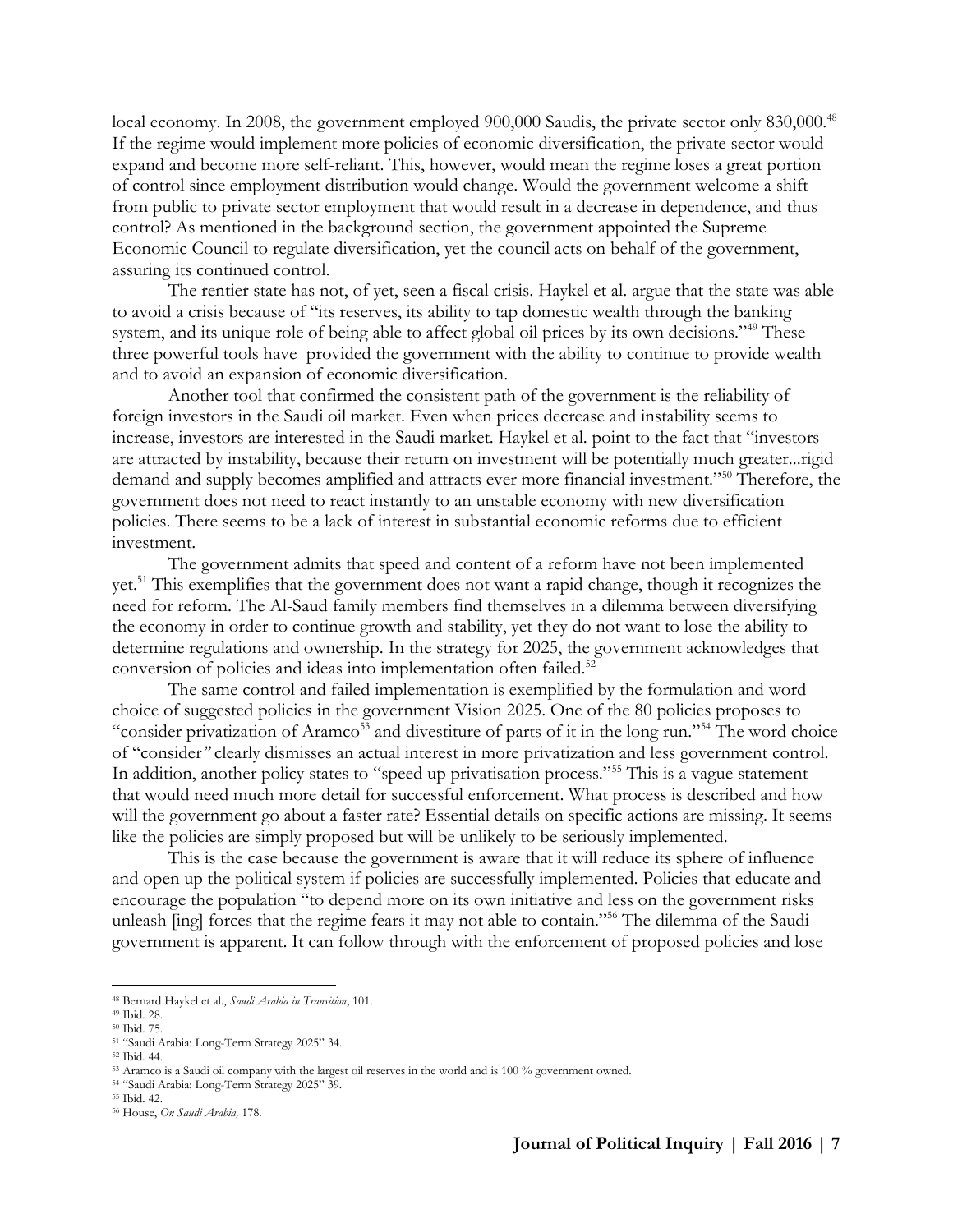influence on its population, or continue on its current path of tight government control and possibly face instability in the future.

#### **FUTURE OF ECONOMIC DIVERSIFICATION**

Having pinpointed several challenges of a successful economic diversification in Saudi Arabia, one might wonder if a fundamental change in the future is possible after all. The IMF argues that "success or failure appears to depend on implementing appropriate policies well ahead of the decline in oil revenues."<sup>57</sup> As the three aforementioned challenges exemplify, policy implementations may continue to fail. Additionally, there have been only a few cases in history of successful diversification through adjusted policies: Indonesia, Malaysia and Mexico.<sup>58</sup> Therefore, the question remains what other factors and solutions might contribute to a change of the economic sector.

First, a revolution or regime change can result in a diversified economy. As mentioned by Haykel et al., the current monarchy heavily relies on the oil sector. The collected revenues are used to fund public infrastructure (hospitalities, universities, etc.) and provide social services such as education, water and health.<sup>59</sup> A revolution could lead to a government that does not use oil as regime tool to satisfy its people. Instead, newly elected leaders could use a diversified economy to create different job sectors with skilled labor. A new regime must also be appointed through fair elections to avoid incidents and tumult similar to other areas of the Middle East.

In keeping with this line of thought, the question of the likelihood of a revolution arises. As Haykel et al. argue, there has been no mobilization in the population or a weakened regime after oil prices decreased.<sup>60</sup> Therefore, even in 2016 with a low in oil prices and a state deficit, the motivations for political mobilization do not seem to exist on a large scale. So, what incentives do there need to be for political engagement of the population? It seems like Saudi nationals apply a high degree of trust into the government. Falling oil prices and the increase of state deficit did not seem to distress the people. Oddly, the regime did face political mobilization when oil prices were high: 1997-80, 1991-96, and 2001-06.<sup>61</sup> The possibility of revolution or regime change should not be exaggerated, but neither should it be dismissed. It is important for any Saudi government to follow Islamic guidelines and adapt its teachings, however it does not necessarily need a revolution, such as another Arab Spring, to use Islam as incentive for economic diversification.

In fact, a second, a more likely, factor to potentially contribute to an economic change, is the impact of Islamic teachings. For example, well-read Islamic scholars like the Wahhabi scholarly establishment, the Ulama can contribute to fundamental changes of work ethics and morals of Saudis, and to a focus on broader education. Apparently, as discussed in the literature review, Saudi Arabia shows a "lack of any work ethic among the local youth,"<sup>62</sup> yet their Islamic faith and jihad teaches them to be humble and benefit the greater society.<sup>63</sup> This lack of work ethics could be addressed by the Ulama.

Literature and resources on the process and possibility of involvement of Islamic scholars in economic change has not been analyzed in greater detail. Haykel devotes a short section on oil and the Ulama in his book, explaining that, historically, the Ulama criticized the reliance on oil and

<sup>57</sup> Callen, Tim et al., "Economic Diversification in the GCC: Past, Present, and Future," 5.

<sup>58</sup> Ibid.

<sup>59</sup> Bernard Haykel et al., *Saudi Arabia in Transition*, 133.

<sup>60</sup> Ibid. 15. <sup>61</sup> Ibid. 16.

<sup>62</sup>Ali Sallam et al., "Where is Saudi Arabian Society heading?" 145.

<sup>63</sup>*The Holy Qur'an: Arabic Text and English Translation,* transl. Maulawi Sher 'Ali (Islamabad: Islam International Publications LTD, 2004), 54, 143, 176, 362, and 491, accessed May 9, 2016,

https://books.google.com/books?id=8hCktJb64WIC&printsec=frontcover&source=gbs\_ge\_summary\_r&cad=0#v=onepage&q=humble&f=false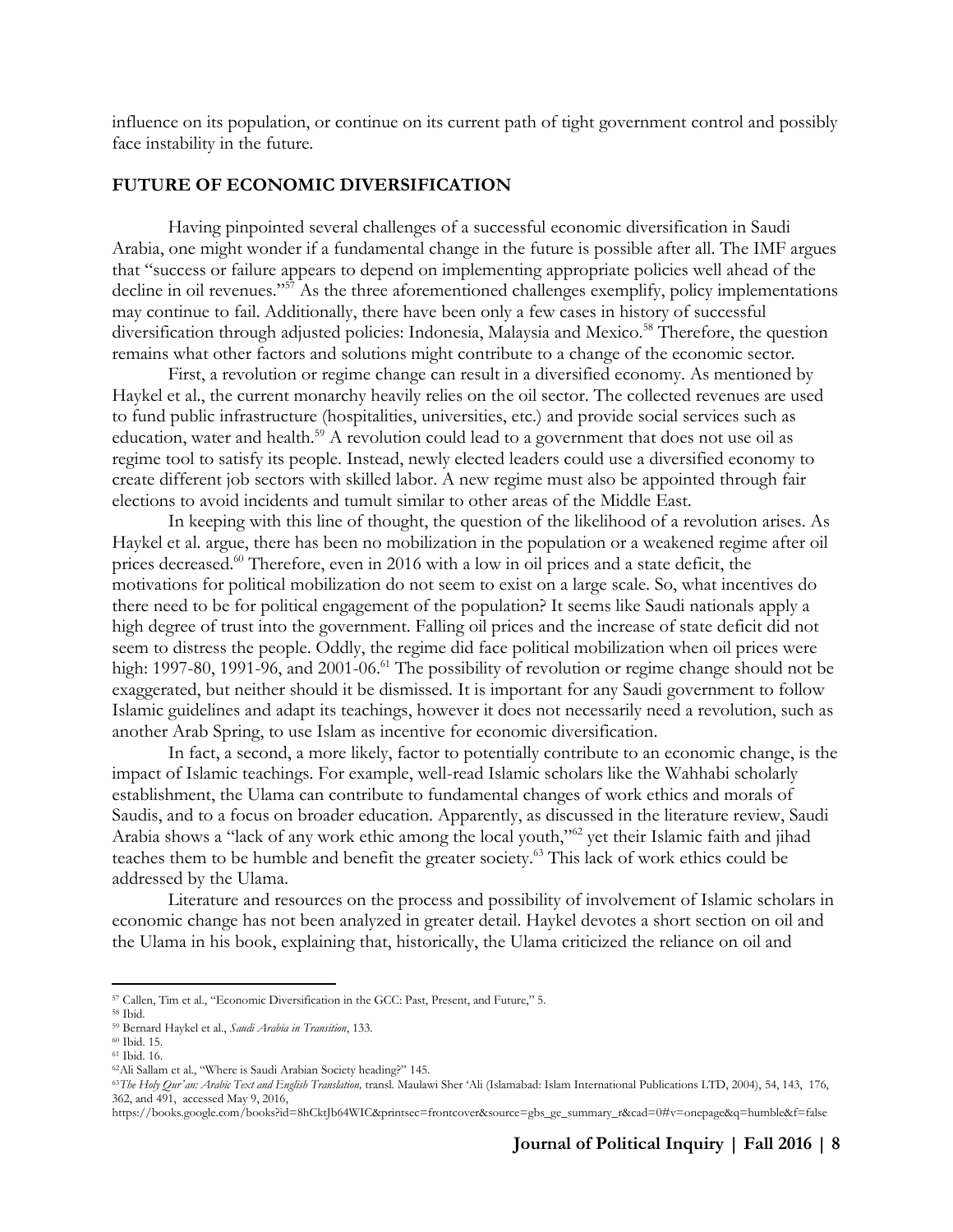foreign influence.<sup>64</sup> Only over time have scholars accepted oil as the future of Saudi life, which granted them "[and] employed [them] in a number of institutions such as government ministries, universities, and missionary organizations"<sup>65</sup> to increase influence in social, religious, and educational spheres. Since the Ulama has a voice on many state matters and is "directly involved in government,"<sup>66</sup> it has the potential to promote greater diversification, especially in the educational sector. Just as the opening of KAUST symbolizes the importance of intellectual achievements on behalf of Islam, the Ulama could refer to Islamic intellectual roots before the oil. To return to the roots of being humble and drive towards achievements, the lack of work ethic would need to be reformed. Young people need incentives and motivations to work as part of their nation. A greater activism of Islamic scholars and continued education and training can bring what Ali Sallam called "a new religious culture:"<sup>67</sup> a culture that emphasizes erudite work and education in contrast to relying on the wealth of the oil sector.

Third, a change is possible if the Saudi government as well as the Saudi population undergo a fundamental mindset. This is not to say, that the country should adapt to Western standards. Modernization does not mean Westernization.<sup>68</sup> What should change for increased diversification is the understanding that citizens must participate in the national workforce to continue economic development. As for now, the government can rely on its oil revenue and pay subsidies and military expenses and avoid tax collection. But eventually, oil revenue will no longer provide for stability. Some challenges need to be resolved to prolong the Al-Saud rule.

All factors and possibilities–a regime change, religious revolution or change in mindset-will not happen overnight, but, instead, will take years or even decades. Bassam argues that Saudi Arabia has "a long road ahead before the (...) economy can be considered a diversified economy."<sup>69</sup> The recommended research question for further analysis is how much time the country has before oil becomes a scarce resource. Some might argue it will never cease since humankind will find substitutes or a way to produce petroleum. Should the government gamble as a rentier state or diversify its economy "just in case" the world runs out of oil? And if the world does not run out of oil, what other factors can challenge the stability that comes from a sole income resource? The increase in technology, access to Internet, and exchange of information, for example, can account for more instability for the ruling Al Saud family.

#### **CONCLUSION**

Analyzing the challenges, yet also the possibilities, of diversifying the Saudi economy, results in one major conclusion: Saudi Arabia must initiate a change from within to produce economic development that will benefit generations to come. Former economic crises in the country have not seen political mobilization, $70$  however, that does not mean that it will not lead to one in the future should oil revenues come to a halt. It would be a risk of the Saudi government to rely solely on a continued, momentarily strong, oil market. The long-term interests of the country are in all likelihood better served through science, development, technology, and diversification. A reliable, measurable plan to implement policies and overcome the challenges is necessary to achieve the vision of the Saudi economy:

 $\overline{a}$ <sup>64</sup> Bernard Haykel et al., *Saudi Arabia in Transition*, 130.

<sup>65</sup> Ibid, 131.

<sup>66</sup> Ali Sallam et al., "Where is Saudi Arabian Society heading?" 144.

<sup>67</sup> Ibid.146.

<sup>68</sup> House, *On Saudi Arabia,* 256.

<sup>69</sup>Albassam, "Economic diversification in Saudi Arabia," 116.

<sup>70</sup> Bernard Haykel et al., *Saudi Arabia in Transition*, 29.